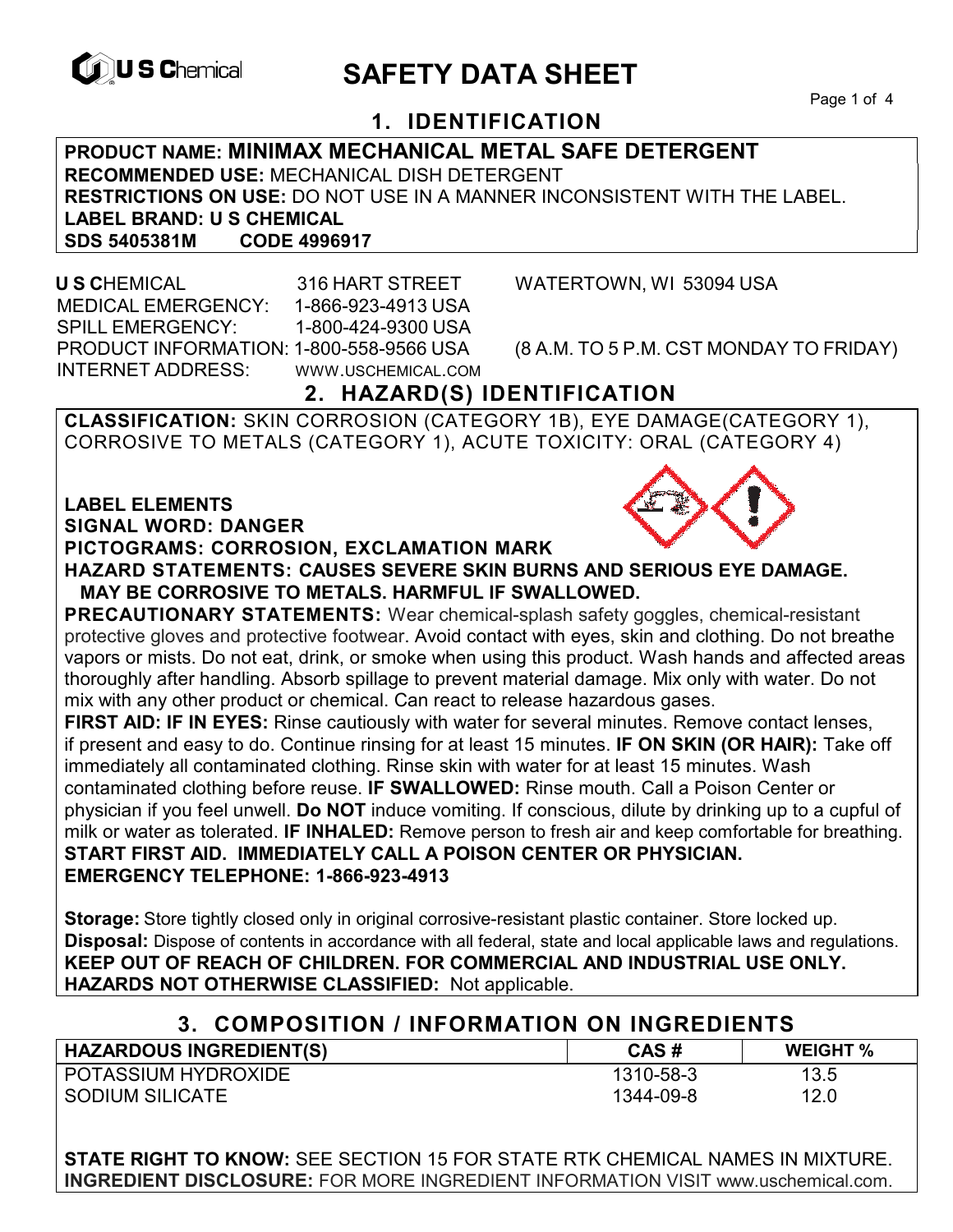## **4. FIRST-AID MEASURES** Page 2 of 4

**IF IN EYES:** RINSE CAUTIOUSLY WITH WATER FOR SEVERAL MINUTES. REMOVE CONTACT LENSES, IF PRESENT AND EASY TO DO. CONTINUE RINSING FOR AT LEAST 15 MINUTES. **IF ON SKIN (OR HAIR):** TAKE OFF IMMEDIATELY ALL CONTAMINATED CLOTHING. RINSE SKIN WITH WATER FOR AT LEAST 15 MINUTES. WASH CONTAMINATED CLOTHING BEFORE REUSE. **IF SWALLOWED:** RINSE MOUTH. CALL A POISON CENTER OR PHYSICIAN IF YOU FEEL UNWELL. **Do NOT** INDUCE VOMITING. IF CONSCIOUS, DILUTE BY DRINKING UP TO A CUPFUL OF MILK OR WATER AS TOLERATED.

**IF INHALED:** REMOVE PERSON TO FRESH AIR AND KEEP COMFORTABLE FOR BREATHING. **START FIRST AID. IMMEDIATELY CALL A POISON CENTER OR PHYSICIAN. EMERGENCY TELEPHONE: 1-866-923-4913**

**MOST IMPORTANT SYMPTOMS / EFFECTS:** CAUSES SEVERE SKIN BURNS AND SERIOUS EYE DAMAGE. MAY CAUSE BLINDNESS WITHOUT IMMEDIATE FIRST AID. HARMFUL IF SWALLOWED. CAUSES BURNS AND SERIOUS DAMAGE TO MOUTH, THROAT AND STOMACH. CORROSIVE TO ALL BODY TISSUES.

**MEDICAL CONDITIONS AGGRAVATED:** NONE KNOWN.

**NOTE TO PHYSICIAN:** CALL 1-866-923-4913 FOR EXPOSURE MANAGEMENT ASSISTANCE.

## **5. FIRE-FIGHTING MEASURES**

**CHEMICAL HAZARDS:** CORROSIVE. NON-FLAMMABLE. **COMBUSTION PRODUCT HAZARDS:** OXIDES OF CARBON AND OTHER FUMES. **METHODS:** SELECT EXTINGUISHER AND METHODS BASED ON FIRE SIZE AND TYPE. **EQUIPMENT:** WEAR SCBA AND FULL PROTECTIVE GEAR AS CONDITIONS WARRANT. **NFPA RATING:** HEALTH-3/FLAMMABILITY-0/ INSTABILITY-0/SPECIAL HAZARD-N.AP. **SUITABLE EXTINGUISHERS:** WATER, DRY CHEMICAL, CO2 OR FOAM SUITABLE FOR FIRE. **UNSUITABLE EXTINGUISHERS:** NO RESTRICTIONS BASED ON CHEMICAL HAZARDS.

## **6. ACCIDENTAL RELEASE MEASURES**

**PERSONAL PRECAUTIONS:** EVACUATE UNPROTECTED PERSONNEL FROM AREA. WEAR PERSONAL PROTECTION INCLUDING RUBBER BOOTS. SEE SECTION 8. VENTILATE AREA IF NEEDED. BE CAREFUL NOT TO SLIP. WASH THOROUGHLY AFTER CLEAN-UP. **ENVIRONMENTAL PRECAUTIONS:** PREVENT SPILL FROM ENTERING DRAIN, STORM SEWER OR SURFACE WATERWAY. PREVENT WATER AND SOIL CONTAMINATION. **CLEAN-UP METHODS:** SMALL SPILLS MAY BE WIPED UP AND RINSED WITH WATER. FOR LARGER SPILLS, DIKE TO CONTAIN. PUMP TO LABELED CONTAINER OR ABSORB SPILLAGE AND SCOOP UP WITH INERT ABSORBENT MATERIAL. AFTER SPILL COLLECTION, RINSE AREA WITH WATER AND FOLLOW WITH NORMAL CLEAN-UP PROCEDURES.

## **7. HANDLING AND STORAGE**

**HANDLING:** FOLLOW ALL LABEL DIRECTIONS. INSTRUCT PERSONNEL ABOUT PROPER USE, HAZARDS, PRECAUTIONS, AND FIRST AID MEASURES. AVOID INHALATION, INGESTION, AND CONTACT WITH SKIN, EYES AND CLOTHING. DO NOT TASTE OR SWALLOW. REMOVE AND WASH CONTAMINATED CLOTHING AND FOOTWEAR BEFORE REUSE. PRODUCT RESIDUE MAY REMAIN IN EMPTY CONTAINERS. HANDLE CAREFULLY TO AVOID DAMAGING CONTAINER.

**STORAGE:** STORE TIGHTLY CLOSED ONLY IN ORIGINAL CORROSIVE-RESISTANT PLASTIC CONTAINER. STORE LOCKED UP. STORE AT AMBIENT TEMPERATURES IN A DRY AREA OUT OF DIRECT SUNLIGHT. PROTECT FROM FREEZING. ROTATE STOCK REGULARLY. KEEP AWAY FROM FOOD AND DRINK. KEEP OUT OF REACH OF CHILDREN.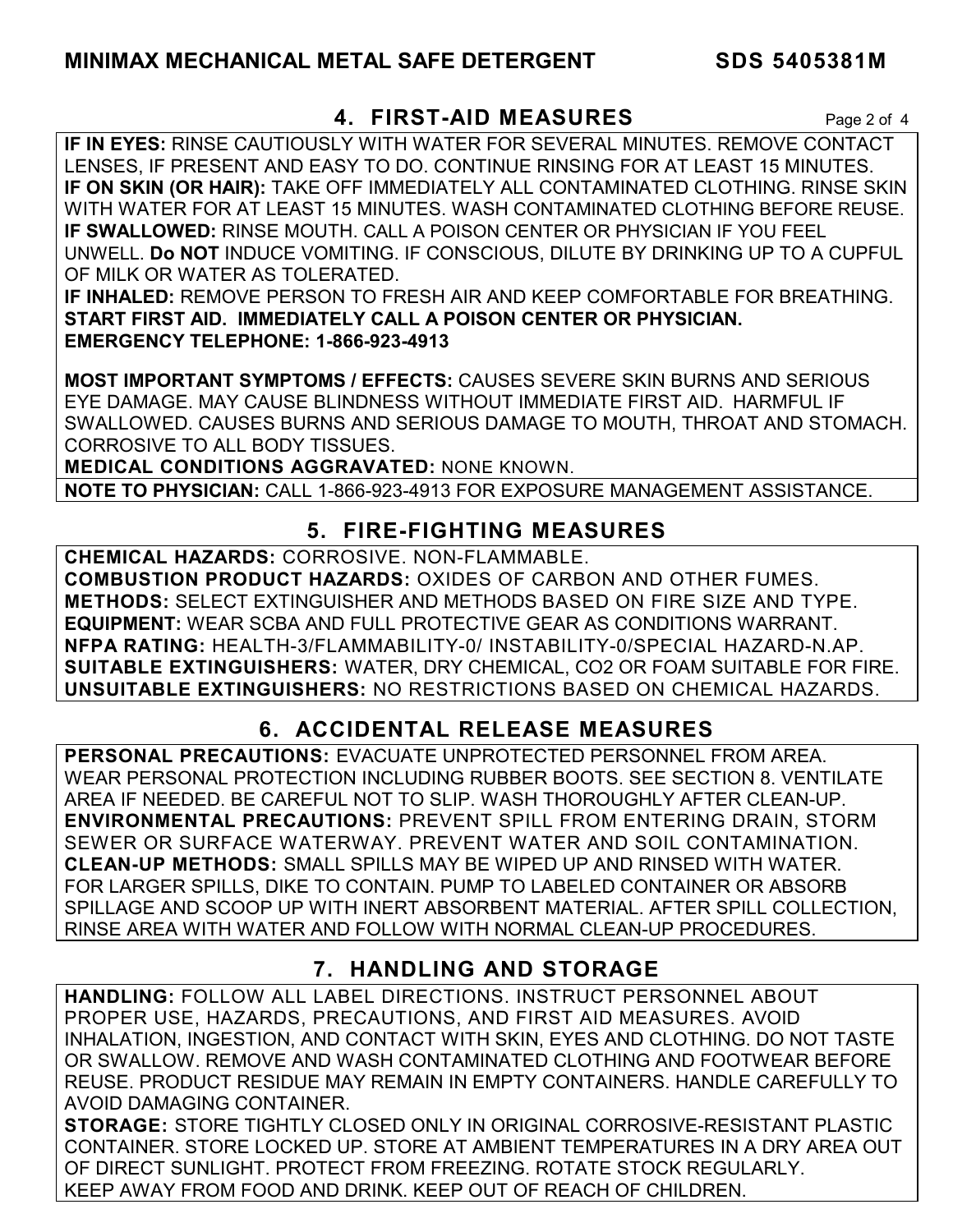**MINIMAX MECHANICAL METAL SAFE DETERGENT SDS 5405381M** 

### **8. EXPOSURE CONTROLS / PERSONAL PROTECTION** Page 3 of 4

**EXPOSURE LIMITS:** POTASSIUM HYDROXIDE = 2 MG/M3 CEILING (ACGIH) SODIUM SILICATE = NONE **ENGINEERING CONTROLS:** GENERAL ROOM VENTILATION IS TYPICALLY ADEQUATE.

#### **PERSONAL PROTECTION**

**EYES:** CHEMICAL-SPLASH SAFETY GOGGLES.

**HANDS:** CHEMICAL-RESISTANT PROTECTIVE GLOVES (NITRILE, NEOPRENE OR RUBBER). **RESPIRATORY:** NIOSH/MSHA CERTIFIED RESPIRATOR IF EXPOSURE LIMITS ARE EXCEEDED. **FEET:** PROTECTIVE FOOTWEAR.

**BODY:** SUITABLE PROTECTIVE CLOTHING.

**HYGIENE MEASURES:** HANDLE IN ACCORDANCE WITH GOOD INDUSTRIAL HYGIENE AND SAFETY PRACTICE. TAKE OFF IMMEDIATELY ALL CONTAMINATED CLOTHING AND WASH IT BEFORE REUSE. WASH HANDS AND AFFECTED AREAS THOROUGHLY AFTER HANDLING. PROVIDE SUITABLE FACILITIES FOR QUICK DRENCHING OR FLUSHING OF THE EYES AND BODY IN CASE OF CONTACT OR SPLASH HAZARD.

## **9. PHYSICAL AND CHEMICAL PROPERTIES**

| APPEARANCE: COLORLESS LIQUID           | <b>AUTO-IGNITION TEMPERATURE: N.AV.</b>    |
|----------------------------------------|--------------------------------------------|
| <b>ODOR: NONE</b>                      | DECOMPOSITION TEMPERATURE: N.AV.           |
| pH CONCENTRATE: ABOVE 13.0 (BASIC)     | <b>EXPLOSIVE LIMITS (LEL/UEL): NONE</b>    |
| pH READY-TO-USE: N.AP.                 | <b>EVAPORATION RATE: N.AV.</b>             |
| pH @ USE DILUTION: N.AV.               | FLAMMABILITY (SOLID, GAS): N.AP.           |
| <b>PHYSICAL STATE: LIQUID</b>          | <b>FLASH POINT: NONE</b>                   |
| <b>RELATIVE DENSITY (WATER): 1.263</b> | <b>INITIAL BOILING POINT/RANGE: N.AV.</b>  |
| <b>SOLUBILITY (WATER): COMPLETE</b>    | <b>MELTING POINT/FREEZING POINT: N.AV.</b> |
| VAPOR PRESSURE: N.AV.                  | <b>ODOR THRESHOLD: N.AV.</b>               |
| VAPOR DENSITY: N. AV.                  | PARTITION COEFF. (N-OCTANOL/WATER): N.AV   |
| <b>VISCOSITY: NON-VISCOUS</b>          | <b>OTHER: N.AV.</b>                        |

**10. STABILITY AND REACTIVITY** 

**REACTIVITY:** MIXING WITH INCOMPATIBLES CAN RELEASE HEAT + HAZARDOUS GASES. **CHEMICAL STABILITY:** STABLE.

**POSSIBILITY OF HAZARDOUS REACTIONS:** SEE REACTIVITY. WILL NOT POLYMERIZE. **CONDITIONS TO AVOID:** TEMPERATURES BELOW 35°F (1.6°C) OR ABOVE 120°F (49°C). **MATERIALS TO AVOID:** ACIDS, BLEACH AND METALS. MIX ONLY WITH WATER. **HAZARDOUS DECOMPOSITION PRODUCTS:** NONE UNDER NORMAL CONDITIONS.

## **11. TOXICOLOGICAL INFORMATION**

**ROUTES OF EXPOSURE:** EYES, SKIN, INGESTION, INHALATION. **INFORMATION ON ROUTES OF EXPOSURE:** NO LC50/LD50 TEST DATA ON MIXTURE. **ACUTE EFFECTS /SYMPTOMS**: CORROSIVE TO ALL BODY TISSUES.  **EYES:** CAUSES SERIOUS EYE DAMAGE. MAY CAUSE PAIN, REDNESS AND WATERING.  **SKIN:** CAUSES SEVERE SKIN BURNS. MAY CAUSE DELAYED PAIN, REDNESS AND BLISTERING. **INGESTION:** CAUSES BURNS AND SERIOUS DAMAGE TO MOUTH, THROAT AND STOMACH. **INHALATION:** MAY CAUSE CORROSIVE EFFECTS TO NOSE, THROAT, AND RESPIRATORY SYSTEM. **CHRONIC / OTHER EFFECTS:** NO REPORTABLE GERM CELL MUTAGENS, SKIN SENSITIZERS, RESPIRATORY SENSITIZERS, REPRODUCTIVE TOXINS OR ASPIRATION HAZARDS. **SPECIFIC TARGET ORGANS (SINGLE/REPEATED):** NONE KNOWN. **NUMERICAL MEASURES OF TOXICITY:** ATEmix (ORAL-RAT) = 735 MG / KG **CARCINOGENS:** NO REPORTABLE ACGIH, IARC, NTP, OR OSHA CARCINOGENS.